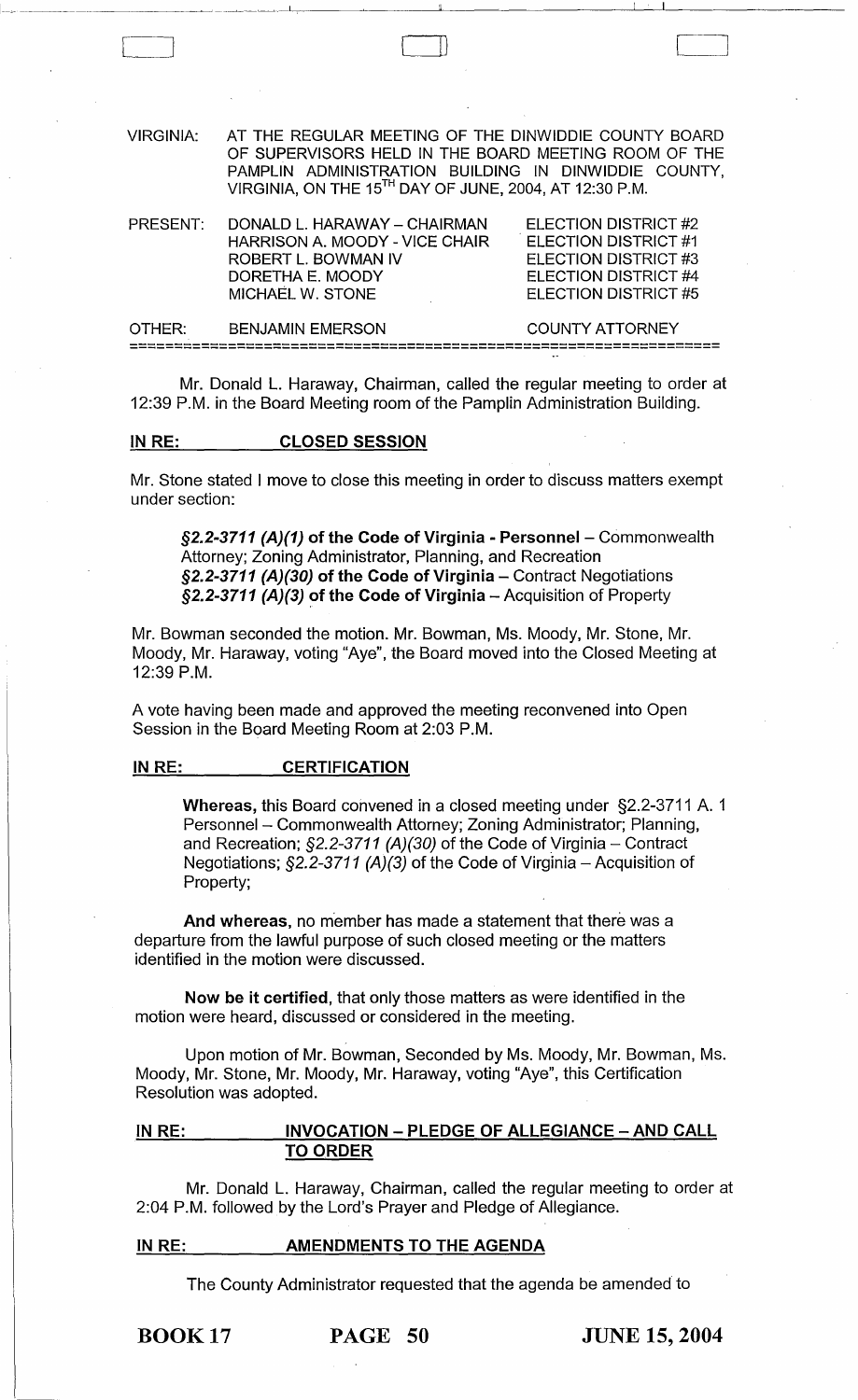continue the Closed Session for  $\S2.2$ -3711 A. 1 – Personnel – Commonwealth Attorney and add the following item after the Consent Agenda - Update on the community wells situation in Chesdin Manor and River Road Farm Subdivisions.

Upon motion of Mr. Moody, Seconded by Ms. Moody, Mr. Bowman, Ms. Moody, Mr. Stone, Mr. Moody, Mr. Haraway voting "Aye," the above amendment(s) were approved.

## IN RE: MINUTES

Upon motion of Mr. Moody, Seconded by Mr. Bowman, Mr. Bowman, Ms. Moody, Mr. Moody, Mr. Haraway voting "Aye", Mr. Stone voting "Nay"

BE IT RESOLVED by the Board of Supervisors of Dinwiddie County, Virginia that the minutes of the May 26, 2004 Continuation Meeting, June 1, 2004 Continuation Meeting, and the June 1, 2004 Regular Meeting, are approved in their entirety.

#### IN RE: CLAIMS

Upon motion of Mr. Moody, Seconded by Mr. Bowman, Mr. Bowman, Ms. Moody, Mr. Moody, Mr. Haraway voting "Aye", Mr. Stone voting "Nay"

BE IT RESOLVED by the Board of Supervisors of Dinwiddie County, Virginia that the following claims are approved and funds appropriated for same using checks numbered 1039917 through 1040088 (void check(s) numbered 1039916, and 1039955 - 1039610)

## FY - *03/04*  Accounts Payable:

| (101) General Fund                       | \$       | 136,271.51           |
|------------------------------------------|----------|----------------------|
| (103) Jail Commission                    | \$       | 156.03               |
| (209) Litter Control                     | \$       |                      |
| (222) E911 Fund                          |          | 2,742.82             |
| (223) Self Insurance Fund                |          |                      |
| (225) Courthouse Maintenance             | \$\$\$\$ | 2,813.27             |
| (226) Law Library                        |          | 36.80                |
| (228) Fire Programs                      | \$       | 154,403.92           |
| (229) Forfeited Asset Sharing            | \$       | 500.50               |
| (304) CDBG Grant Fund                    | \$       | 2,999.24             |
| (305) Capital Projects Fund              | \$       | 267,129.54           |
| <b>TOTAL</b>                             | \$       | 567,053.63           |
| $FY - 04/05$<br><b>Accounts Payable:</b> |          |                      |
| (101) General Fund<br>(222) E911 Fund    | \$<br>\$ | 1,900.50<br>3,083.28 |
| TOTAL                                    | \$       | 4,983.78             |

## IN RE: COMMUNICATIONS EQUIPMENT REQUISITION #5 DINWIDDIE COUNTY IDA PUBLIC FACILITIES LEASE REVENUE NOTE SERIES 2003

The following invoice from Motorola, for expenses from the Dinwiddie County IDA Public Facilities Lease Revenue Note Series 2003 was submitted for payment: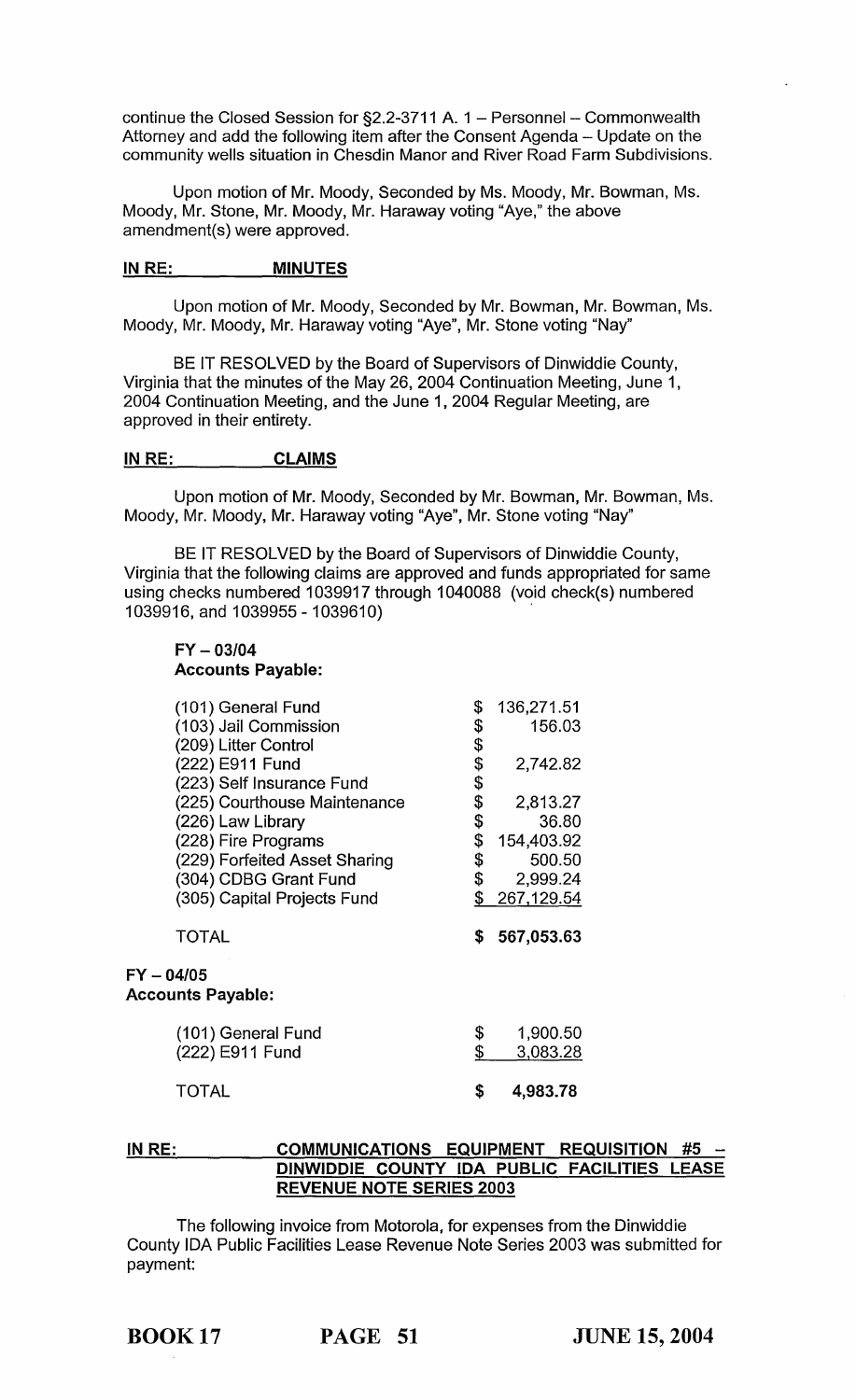Milestone #5 install at Landfill Site Milestone #6 install at Fire Station #1 Equipment that did not ship milestone  $#3$ 

| \$211,503.90 |  |
|--------------|--|
| 211,503.90   |  |
| 22,424.00    |  |

 $\begin{bmatrix} \phantom{-} \end{bmatrix}$ 

### TOTAL DUE

 $\mathbf{I}$ 

#### \$445,431.80

Upon motion of Mr. Moody, Seconded by Mr. Bowman, Mr. Bowman, Ms. Moody, Mr. Moody, Mr. Haraway voting "Aye", Mr. Stone voting "Nay"

BE IT RESOLVED by the Board of Supervisors of Dinwiddie County, Virginia that Requisition Number #5 in the amount of \$445,431.80 be approved and funds appropriated for expenses from the Dinwiddie County IDA Public Facilities Lease Revenue Note Series 2003.

#### IN RE: \_\_\_\_\_\_\_\_ WASTEWATER HAULER CONTRACT

The following bids were received for the wastewater hauling at the Landfill:

| Company                       | Cost per gallon | Cost per load |
|-------------------------------|-----------------|---------------|
| <b>Chamber Septic Service</b> | \$.04           | \$112         |
| <b>Edmunds Waste Removal</b>  | \$.05           | \$200         |
| <b>EZ Septic Service</b>      | \$.10           | \$200         |

Upon motion of Mr. Moody, Seconded by Mr. Bowman, Mr. Bowman, Ms. Moody, Mr. Moody, Mr. Haraway voting "Aye", Mr. Stone voting "Nay",

BE IT RESOLVED by the Board of Supervisors of Dinwiddie County, Virginia that the County Administrator was authorized to enter into a contract for the wastewater hauling at the Landfill with Chamber Septic Service at a cost of \$.04 per gallon/\$112 per load.

## IN RE: AUTHORIZATION TO ADVERTISE - BUILDING & ZONING FEE AMENDMENTS

Upon motion of Mr. Moody, Seconded by Mr. Bowman, Mr. Bowman, Ms. Moody, Mr. Moody, Mr. Haraway voting "Aye", Mr. Stone voting "Nay",

BE IT RESOLVED by the Board of Supervisors of Dinwiddie County, Virginia that Staff is authorized to advertise for a public hearing for the building and zoning fee amendments as presented.

#### IN RE: NAMOZINE VFD - REPLACEMENT OF MOTOR FOR BREATHABLE AIR COMPRESSOR

"June 4, 2003

David Jolly **Director** Dinwiddie Public Safety

Dear Mr. Jolly,

This letter is in regards to our conversation on June 2, 2004 regarding replacement of the motor on our breathable air compressor. The motor is defective and no longer serviceable. We have received a quote of \$768.00 for replacement of the motor. The quote is from Grainer. The model number of the motor is 10hp - 2k498. The air compressor is used to fill our air cascade system. The cascade system is used to fill air bottles for air packs used in firefighting and hazardous environments. We are requesting Dinwiddie County

BOOK 17 PAGE 51 JUNE 15, 2004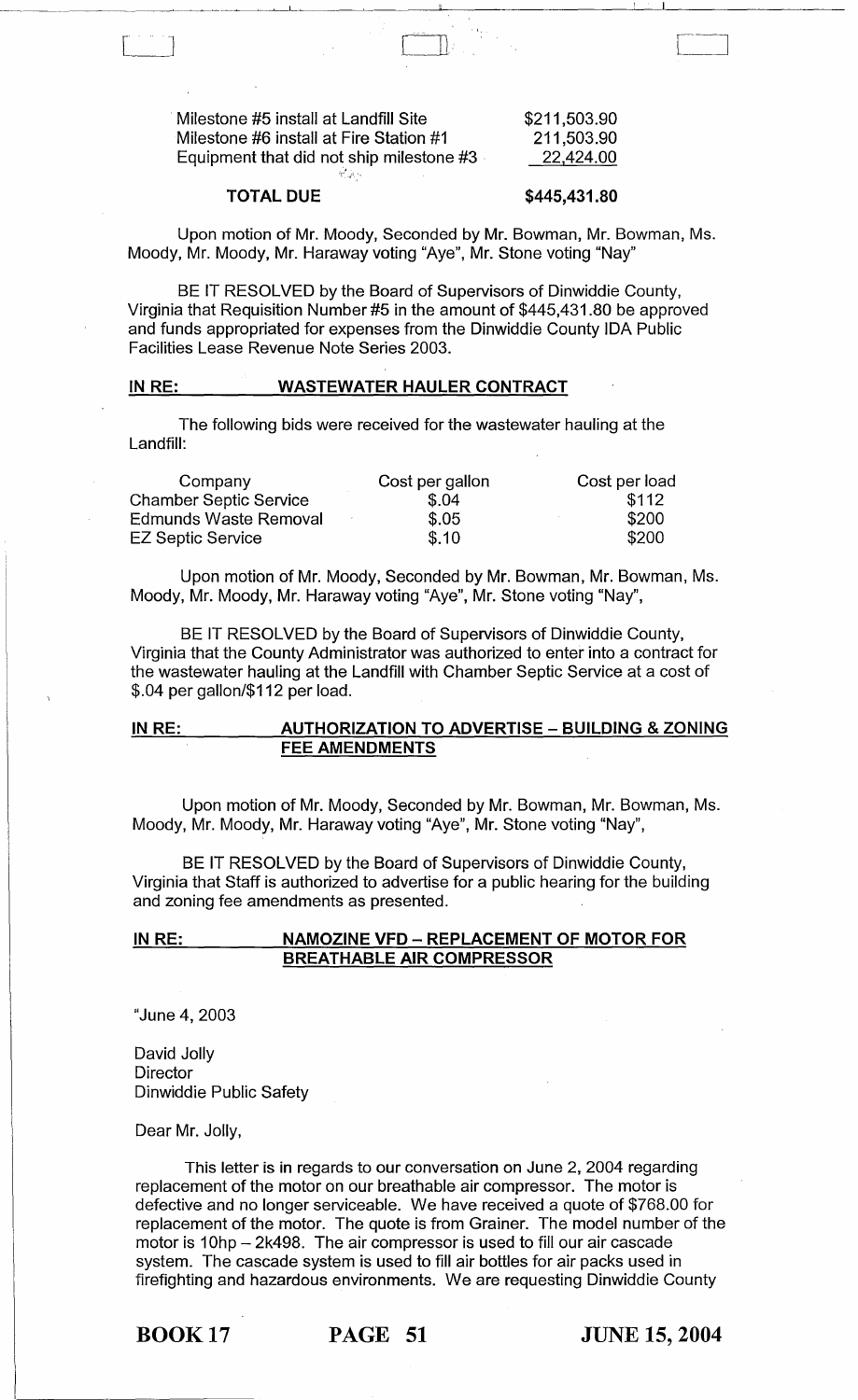pay for the cost of this replacement. This is a valuable piece of equipment that we use to provide services to the citizens of the county. Any help in this matter would be appreciated.

Thank you, Oliver J. Miles, Jr. Assistant Fire Chief Namozine Volunteer Fire Station"

The Public Safety Director recommended payment for this request from the capital line item of the volunteer fire budget.

Upon motion of Mr. Moody, Seconded by Mr. Bowman, Mr. Bowman, Ms. Moody, Mr. Moody, Mr. Haraway voting "Aye", Mr. Stone voting "Nay",

BE IT RESOLVED by the Board of Supervisors of Dinwiddie County, Virginia that payment for the invoice for \$768.00 for the replacement of the motor on the breathable air compressor for the Dinwiddie VFD was approved with funding from the capital line item of the volunteer fire budget.

# IN RE: RATIFICATION OF LOCAL EMERGENCY RESOLUTION -URANIUM IN WELL WATER IN CHESDIN MANOR AND RIVER ROAD FARM SUBDIVISIONS

Upon motion of Mr. Moody, Seconded by Mr. Bowman, Mr. Bowman, Ms. Moody, Mr. Moody, Mr. Haraway voting "Aye", Mr. Stone voting "Nay", the following resolution was adopted.

## Declaration of Local Emergency

Whereas, Crater Health District has been notified by the Office of Drinking Water, within the Virginia Department of Health, that water from the community wells in Chesdin Manor and River Road Farm Subdivisions, owned and operated by Fox Run Water Company, have elevated levels of uranium.

Whereas, the levels of uranium exceed the Environmental Protection Agency (EPA) maximum contaminant level (MCl) of 30ug/1 (micrograms per liter). This standard for drinking water is contained in the EPA's Final Rule for (Non-Radon) Radionuclides in Drinking Water that became effective December 8,2003.

Whereas, the Crater Health District is recommending the residents take the following precautions with regard to water usage until the levels of uranium in their water supply are reduced to acceptable levels. Use bottled water for drinking, cooking food, making baby formula, and when brushing your teeth. Do not use the water for making ice even if you have automatic icemakers. Boiling your water will not reduce or remove the uranium and therefore is not recommended. Using the community water supply for showering or bathing does not present a problem.

Whereas, this notification affects approximately 115 homes and 400 citizens;

NOW, THEREFORE, IT IS HEREBY PROCLAIMED that an emergency now exists in the communities of Chesdin Manor and River Road Farm Subdivisions; and

IT IS FURTHER PROCLAIMED AND ORDERED that during the existence of said emergency the powers, functions, and duties of the Director of Emergency Services and the Emergency Services organization of the County of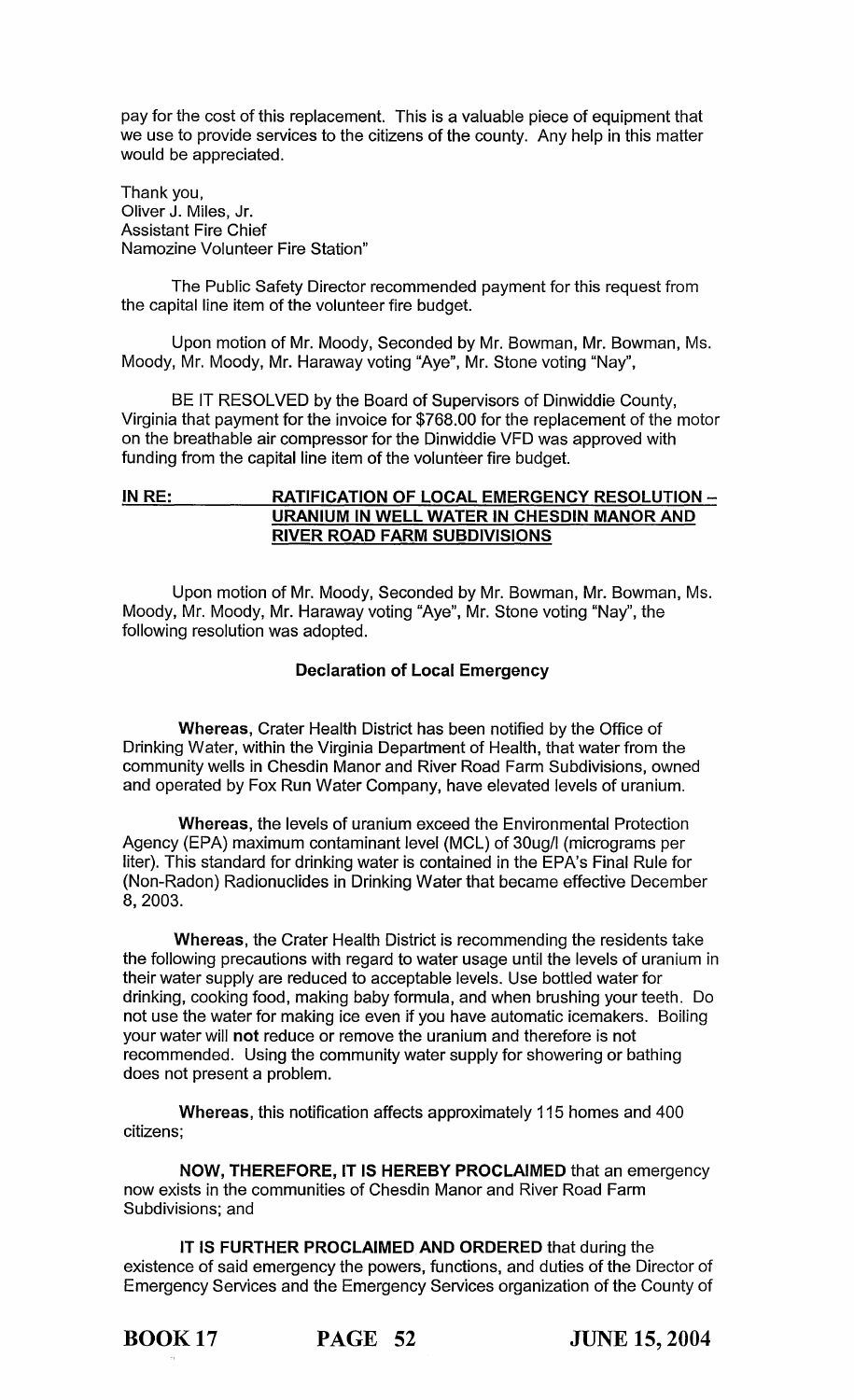Dinwiddie shall be those prescribed by state law and the ordinance, resolutions, and approved plans of the County of Dinwiddie in order to mitigate the effects of said emergency.

IU

## IN RE: AUTHORIZATION TO NEGOTIATE WITH LOW BIDDER -**PARKING LOT EASTSIDE PROJECT**

The following bids were received for the parking lot located at the Eastside Community Enhancement Center project:

| Company                          | <b>Bid</b> |
|----------------------------------|------------|
| <b>Pro-Construction Services</b> | \$47,879   |
| Rocky Hill Construction          | \$57,416   |

The Director of Buildings and Grounds requested authorization to negotiate with the low bidder at a cost not to exceed \$47,879.

Upon motion of Mr. Moody, Seconded by Mr. Bowman, Mr. Bowman, Ms. Moody, Mr. Moody, Mr. Haraway voting "Aye", Mr. Stone voting "Nay",

BE IT RESOLVED by the Board of Supervisors of Dinwiddie County, Virginia that the Buildings and Grounds Director was authorized to negotiate the contract with Pro-Construction Services the low bidder, at a cost not to exceed \$47,879, for the parking lot at the Eastside Community Enhancement Center.

## **INRE: UPDATE - COMMUNITY WELLS IN CHESDIN MANOR AND RIVER ROAD FARMS SUBDIVISIONS WITH EVELATED LEVELS OF URANIUM**

The County Administrator stated there would be an update on the present situation of the community wells in Chesdin Manor and River Road Farms Subdivisions. But she would like to make a statement to go on record before the presentation. The County received a letter from the Crater Health District on June 3, 2004 notifying us that one of the community wells in the subdivisions, owned and operated by Fox Run Water Company, had elevated levels of uranium. On Wednesday, June  $9^{th}$  a town meeting set up by the Crater Health District was held at Rohoic Elementary School and a representative from Fox Run Water Company stated they faxed a letter to the County regarding the situation. At the meeting she said she had not received any correspondence from them. However, Thursday morning she discovered that a fax had come into the office addressed to the Chairman and her but she had no knowledge of it at the meeting. She commented she wanted to clarify that she was not aware that the fax had come in and she was not aware of it at the meeting. She also stated that a representative did come in the morning after the community meeting to talk with Administration about the issue. The County Administrator stated after the update if the residents have any questions the officials from the Health Department, Fox Run Water Company, Public Safety Director and Water Authority would be meeting in the room down the hall. If anyone had any comments for the Board at the conclusion of that meeting, to please come back to the Board meeting room and the Board would entertain a second public comment period.

Mr. David Jolly, Public Safety Director, Mr. Bernard Nash, Owner, Fox Run Water Company, Mr. Bernard McNamee, Attorney for Fox Run Water Company, Dr. Michael Royster, Director Crater Health Department, Mr. Jerry Peaks, Virginia Office of Drinking Water, gave updates regarding the well situations and what had transpired with each department from the onset of the problem.

The County worked with the Water Authority to supply drinking water to the community immediately. Mr. Nash supplied the community with a tanker of drinking water, which is located on site to remain there until a permanent solution

BOOK 17 **PAGE 52 JUNE 15,2004**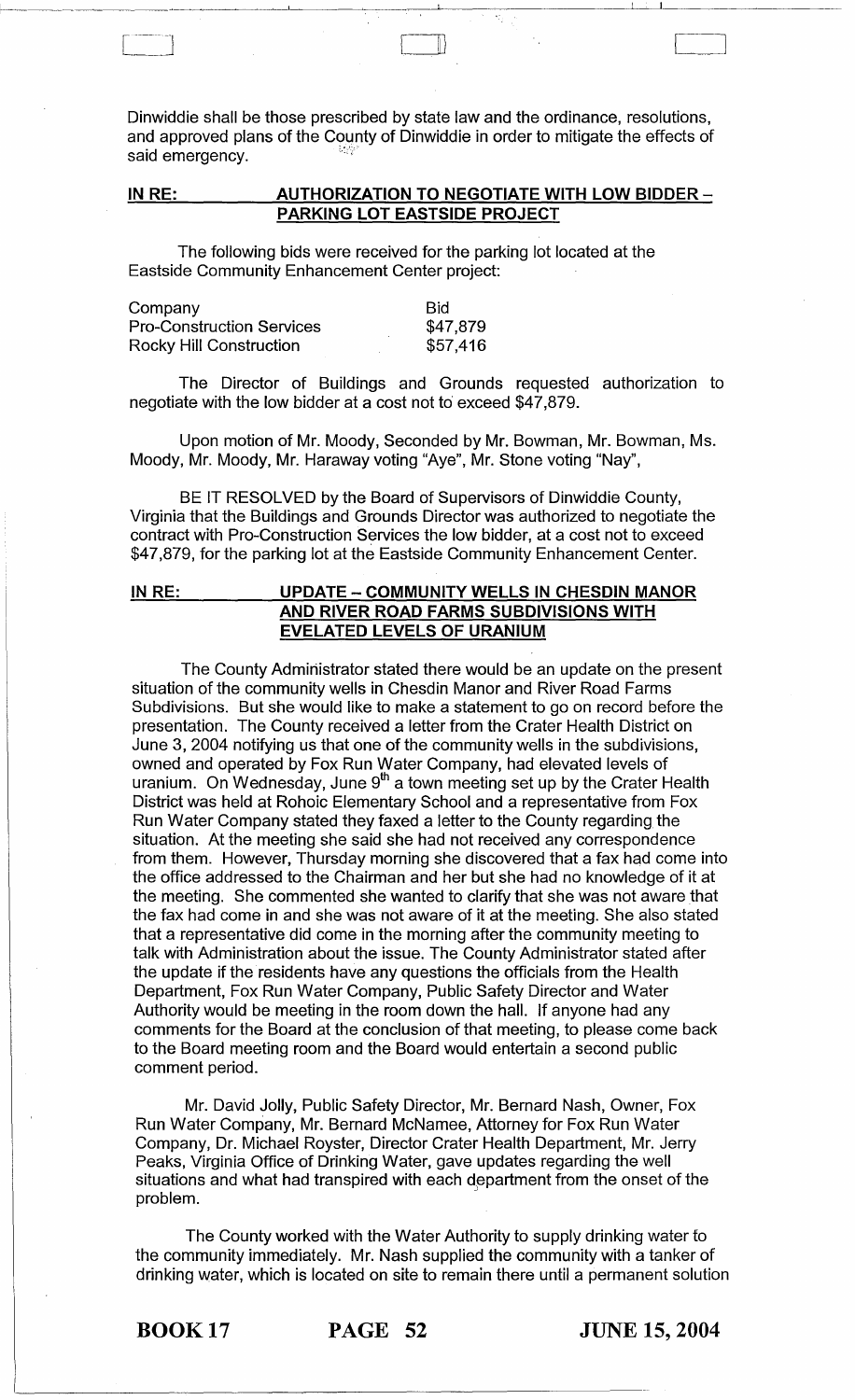is in place. The Health Department is focusing on health related problems, disseminating information and offering water sampling to the community and contacting the local physicians in case the residents contact them. The Health Department is also working with the Social Services Department to help residents that don't have health benefits.

Dr. Royster explained that exposure to high levels of uranium can cause kidney damage and increases the risk of contracting bone sarcoma (a specific type of bone cancer) after many years of exposure. He reported 99% of the uranium would leave a person's body in the feces. And only 1 % enters the blood stream. Most of this uranium that enters the blood leaves the body through the kidneys and a small amount remains in the bones for many years.

The Office of Drinking Water under the Virginia Department of Health has jurisdiction in ensuring that community well water is safe. Individuals with private wells are responsible for testing the quality of their water. The Health Department has a list of laboratories and qualified laboratories can also be found in the yellow pages of the phone book. The phone number for the Crater Health Department is (804) 863-1652 if anyone has questions.

Mr. Moody asked after a person stopped drinking the water would the kidneys go back to normal. Dr. Royster stated after approximately 4-months the kidneys should return to normal.

Mr. Jerry Peaks, Virginia Office of Drinking Water, informed the Board that their main concern was to protect the consumer. He stated he was very impressed with how well all the departments came together and worked on a solution for the community. The ODW ensures the safety of community wells by overseeing the construction of wells, the use of water treatment devices, and the quality of drinking water, and by enforcing water regulations of the Virginia Public Supply Law and the Federal Safe Drinking Water Act. He stated they could also help financially by providing a \$50,000 grant to help with the construction costs and \$25,000 to pay for engineering services.

The County Administrator thanked everyone for coming together to find a solution for the residents. The main concern of everyone was to get safe water to the community for everyone to use. She reminded the citizens if they had any concerns at the end of the meeting, to be sure to come back to the Board meeting.

#### IN RE: CITIZEN COMMENTS

- 1. Michael W. Bratschi 23500 Cutbank Road, McKenney, Virginia told the Board they were the elected officials for those people with the well problems and it was their responsibility to help them find a solution. However, he did not feel the Board nor the rest of the citizens should have to pay for the solution. He also expressed his concerns regarding the police coverage for the County when there are racing events at the Virginia Motorsports Park. He stated the County should not be paying their salaries to cover the racing events either.
- 2. Anne Scarborough Boydton Plank Road, Dinwiddie, VA. voiced her concerns regarding the ad in the newspaper which ran for the Environmental Technician position. She stated she did not feel the County should have to pay for training them either; they should already have the qualifications for the position. She told the Board they needed to hire an engineer for the planning department to help Mr. Scheid out too.
- 3. David Dudley Smith Grove Road, Petersburg, Virginia, 23803 stated he was not in favor of the utility tax the Board was taking action on today. He stated it was an unfair tax because all the residents would not be paying because of the prepaid cards that are purchased with suppliers.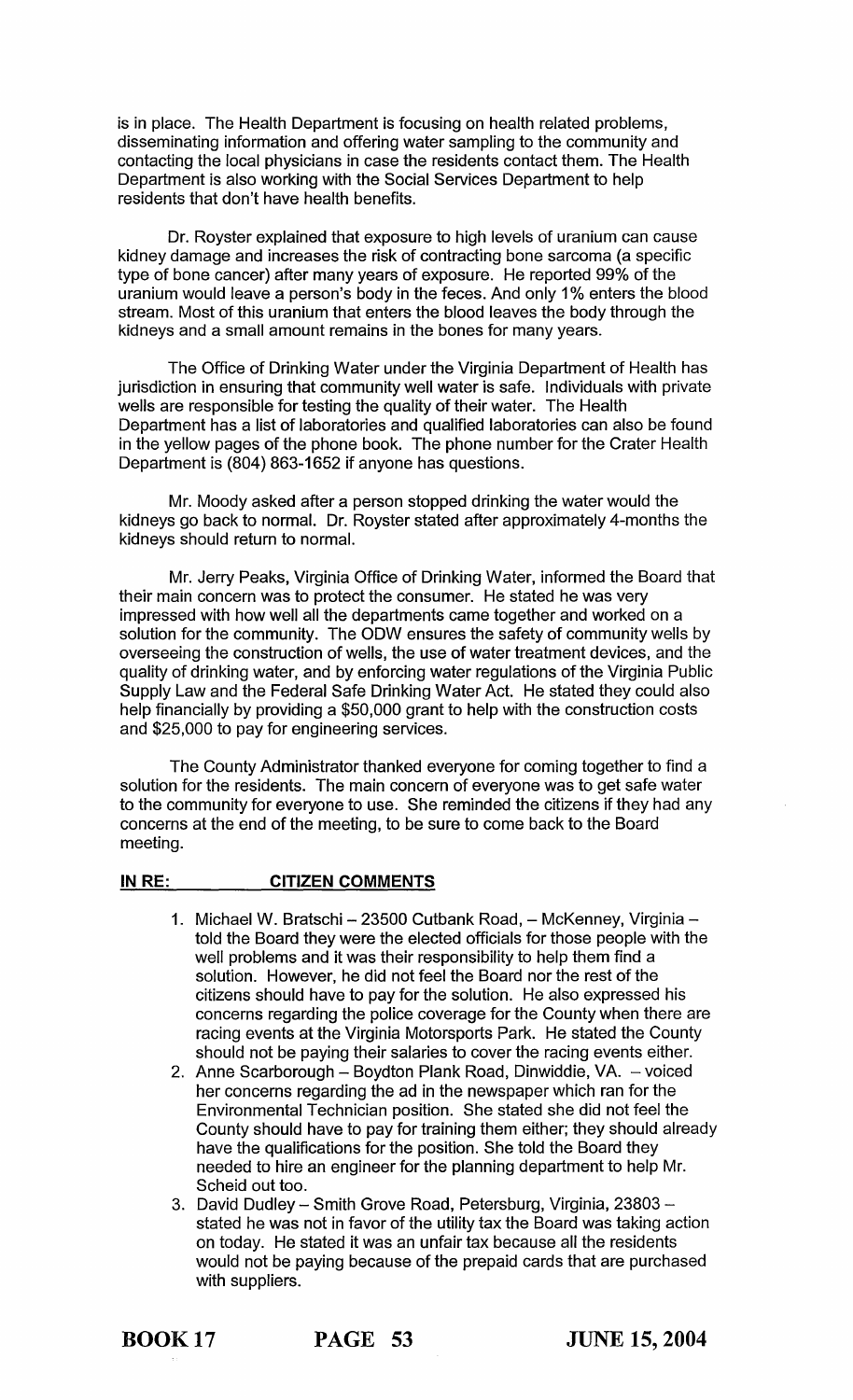#### **IN RE: VDOT REPORT**

Mr. Ray Varney, Resident Engineer, Virginia Department of Transportation introduced himself to the Board and commented it was a pleasure for him to be in the County. He extended a personal invitation to each of the members to ride through their districts with them to discuss the problems they might be concerned about. He commented he sees working with the County as a partnership

Mr. Varney commented he was the bearer of some bad news today. VDOT has gotten some direction on the Six Year Road Plan for the County. Usually at this time of the year the budget is looked at and sometimes there are some funds that can be applied somewhere else but this year it is going the other way; there is going to be a deficit. He commented the good news is that for the first two years in the plan the County would not see a change in the projects. VDOT would be able to continue with the two big road projects in the plan and the unpaved roads as well. However, after the  $2<sup>nd</sup>$  year there is going to be about a \$180,000 deficit. So out in the sixth year, in the current plan, there will be about a 40% decrease in County funding. He stated no county was being singled out; all the secondary budgets were taking a hit over the next six years. He commented he should have some more information for the Board by next month. He stated he would work with the Board on the situation. The unpaved roads allocation has to be spent for the project it was designated for and cannot be used for any other purpose. The regular construction funds can be spent for either unpaved roads or existing hard surfaced roads.

He provided the following update:

- 1. Route 600 Bridge project over the Appomattox River a citizen information meeting has been scheduled for June 21, 2004 from  $5:00-$ 7:00 P.M. at the Matoaca Elementary School.
- 2. Route 40 & Route 619 there has been only one accident there; the sight distance was measured and it is not quite what VDOT really wants it to be. A "Hill Blocks View" sign will be installed there and an advisory 45 MPH speed limit sign will be posted.
- 3. Route 646 striping the traffic count on the road does not warrant the striping there but VDOT will double-stripe Route 646 (Glebe Road) from US Route 1 to Rt. 645 (Scotts Road).
- 4. Wrenn Forest Subdivision water drainage problem will work with the County, developer, and engineer to see if something can be done about the situation. VDOT talked about doing a couple of things: 1) get the rip rap out of there and pour some concrete and they may need some help doing that. He stated he would meet with the developers to see if they could help them and the neighbors.

#### Board Member Request/comments

Mr. Stone asked Mr. Varney if it would be possible to install rumble strips at the intersections of Route 40 and Route 619? Mr. Varney stated he did not disagree with the rumble strips but due to the accident rate it did not appear to be warranted at this time. He suggested that they try the sign and the lowered speed limit and see what happens. Mr. Stone stated he was unclear about the striping on Glebe Road. Is the stripping going to go to the ballpark or to Scotts Road? Mr. Overton commented he thought the lines ran down to Route 647. Mr. Stone commented no; it has been paved and repaved over and the lines aren't visible. Mr. Overton stated they were hard to see but they were there. Mr. Stone stated the traffic count needed to be done in the spring of the year through now, because of the traffic to the ball field. Mr. Overton stated 600 was the qualifying number for the striping but another study could be done.

 $\begin{bmatrix} \phantom{-} & \phantom{-} \end{bmatrix}$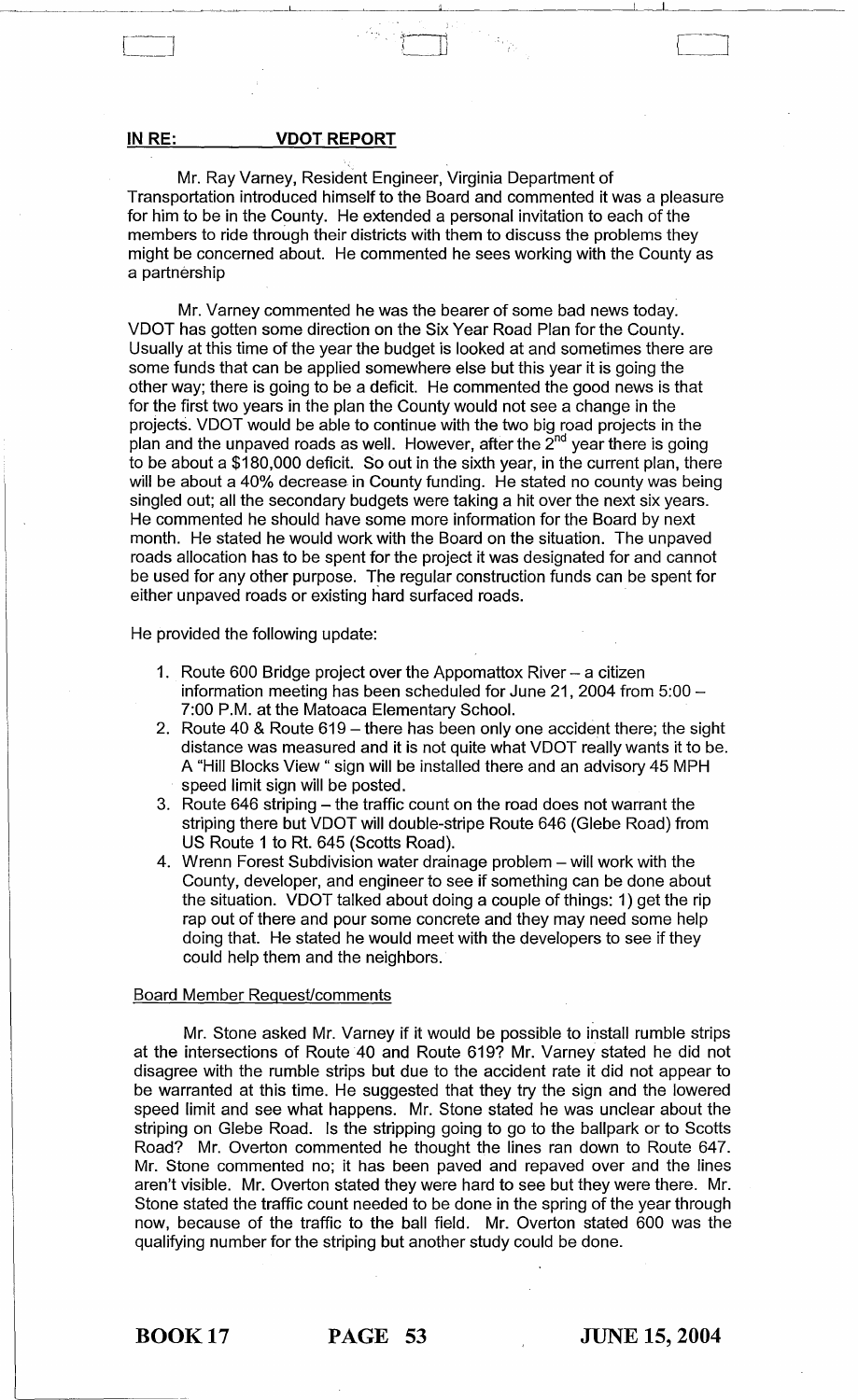Mr. Moody stated he appreciated VDOT filling the potholes on Routes 643 and 642 and they might need striping because of the high volume of traffic also.

Mr. Haraway stated with the 40% reduction in the Six Year Road Plan he would be interested in VDOT assisting the County by supplying the criteria used by the State for placing roads on the plan. He asked the Board members if they would be interested in using the same standards used by the State. Mr. would be interested in using the same standards used by the State. Bowman agreed the County needed the expertise of VDOT to help determine what roads should be put on the Six Year Plan instead of it being a political issue. Mr. Moody interjected it has always been a political issue. There are a lot of rural roads in the southern and western sections of the County, which are in very bad condition, that need to be fixed. In the northern end of the County there are a lot of people with crowded roads. If it were decided on an engineering basis the county roads would fall even further behind. Mr. Varney stated VDOT would do it purely by the engineering aspect. What is being seen in other jurisdictions to help with the funding issues is an overlay and widening of shoulders, which is a lot cheaper. He commented he intended to work on maintaining the roads to help increase the life expectancy. He stated if the ditches are kept clean and the water drains off the roads that would help a great deal too.

Mr. Stone requested that VDOT mow on Route 40 from 460 up to Fort Pickett and the areas around Elder Field in McKenney before the week of July 2 - 7, 2004 because the Dixie Youth Minor League tournaments are going to be held that week and there would be visitors coming into the County.

# IN RE: RISKIDS.ORG - LETTER OF SUPPORT - ANTHONY JONES

Mr. Anthony D. Jones, Executive Director of the Resource Initiative for Safe Kids gave a brief overview of the purpose of Riskids.org. The RISKids.org "YOU"Th ARE Worthy Focus Forums is a strategy offering economically disenfranchised communities an opportunity to initiate discussions concerning out of school options for youth and then work with the community to identify services, support and funding that will increase the potential for making a difference in the lives of all youth. He requested a letter of support for a grant to . utilize the Jepson School students, staff and funding to assist the Resource Initiative for Safe Kinds in a Rural Youth and Caregiver Profile analysis to access the needs of the target area population, which includes portions of Dinwiddie, Amelia, Nottoway, Lunenburg, Brunswick, and Petersburg and then determine the feasibility of establishing a network of community based mentor centers.

Ms. Moody made the motion to extend a letter of support for the grant for the RISKids.org. Mr. Moody seconded the motion and stated he approved of the concept but he wanted to make sure that the letter was only to support the application for the grant. Mr. Jones replied he was not asking for any funding.

Mr. Bowman, Ms. Moody, Mr. Stone, Mr. Moody, Mr. Haraway voting "Aye", the County Administrator was authorized to write a letter of support for the concept presented by RISKids.org and further to support their application to the Jepson School of Leadership Studies at the University of Richmond to provide the resources outlined in the recent request for proposals.

## IN RE: A-04-5 - ADOPTION OF UTILITY TAX ORDINANCE

The County Administrator stated the public hearing for the utility tax was held at the last meeting but due to the fact that fees are involved action could not be taken until today. It would be a lag time of approximately 120 days for the vendors to set up accounts for the tax.

Mr. Bowman remarked the County has been mandated by the State to receive the mobile 911 calls and it is not that the Board wants to pass another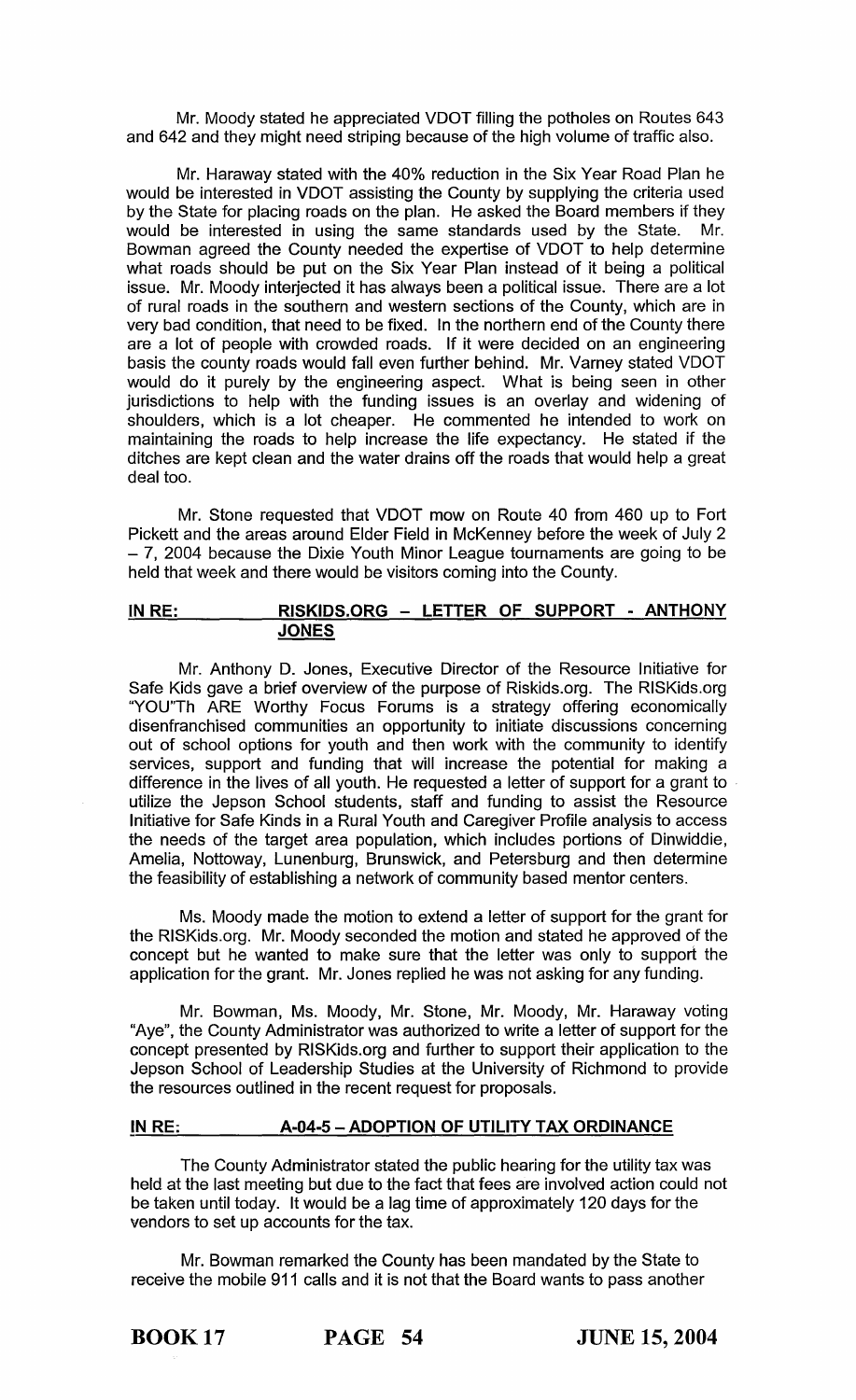tax on to the citizens, but the County had to put in a communication center and man it to handle these calls. The State mandates these responsibilities and the County has to pay for them.

[---.. \_j CD

.'1 1\_1 \_\_\_\_\_\_\_\_ \_

Mr. Moody pointed out the reassessments is being done and it seems that with all the school construction coming up there is definitely a need for funding. Hopefully this tax will give our real estate rates some relief.

Mr. Haraway stated he supported that and commented even if only \$100,000 was collected it would be \$.01 less the real estate tax would have to be increased.

Mr. Stone commented in the past six months since he has been on the board there have been workshops on zoning, planning, proffers, impact fees and Mr. Chandler from Virginia Tech did a session on growth management. And everyone on the Board was concerned about growth in the County. It was not until the Chairman just mentioned it but one of the biggest magnets for the County is the real estate tax; and that is the reason we are having all these problems. That is why the County has to put out more money for services for schools, EMS, and fire. He commented he didn't understand why the previous Board and this Board was not discussing the tax rates more. This is a supplement, yes; but it is a backdoor way to ignore the problem and he could not support this tax.

## AN ORDINANCE TO AMEND ARTICLE VII (TAX ON PURCHASERS OF UTILITY SERVICE) TO PROVIDE FOR THE TAXATION OF MOBILE TELEPHONE SERVICE.

Upon motion of Mr. Bowman, Seconded by Mr. Moody, Mr. Bowman, Ms. Moody, Mr. Moody, Mr. Haraway voting "Aye", Mr. Stone voting "Nay",

BE IT ORDAINED BY THE BOARD OF SUPERVISORS of the County of Dinwiddie, that Sections 19-94 through 19-102 of the Code of the County of Dinwiddie, Virginia be amended and reenacted to read as follows:

# ARTICLE VII. TAX ON PURCHASERS OF UTILITY SERVICES

#### Sec. 19-94. Definitions.

For the purposes of this article, except where the context clearly indicates a different meaning, the following words and phrases shall have the meanings respectively ascribed to them by this section:

Commercial or industrial user. The owner or tenant of property used for commercial, industrial or any other purposes, except private residential property, who pays for utility service for such property.

Local exchange telephone service: Any service subject to federal taxation as local telephone service as that term is defined in § 4252 of the Internal Revenue Code, 1986, as amended.

Local mobile telecommunications service: Any two-way mobile or portable local telecommunication service, include cellular mobile radio telecommunication service and specialized mobile radio.

Local telecommunications service: Includes without limitation, the two-way local transmission of message through use of switched local telephone services; telegraph services; teletypewriter; or local mobile telecommunications service.

Purchaser. Every person who purchases a utility service.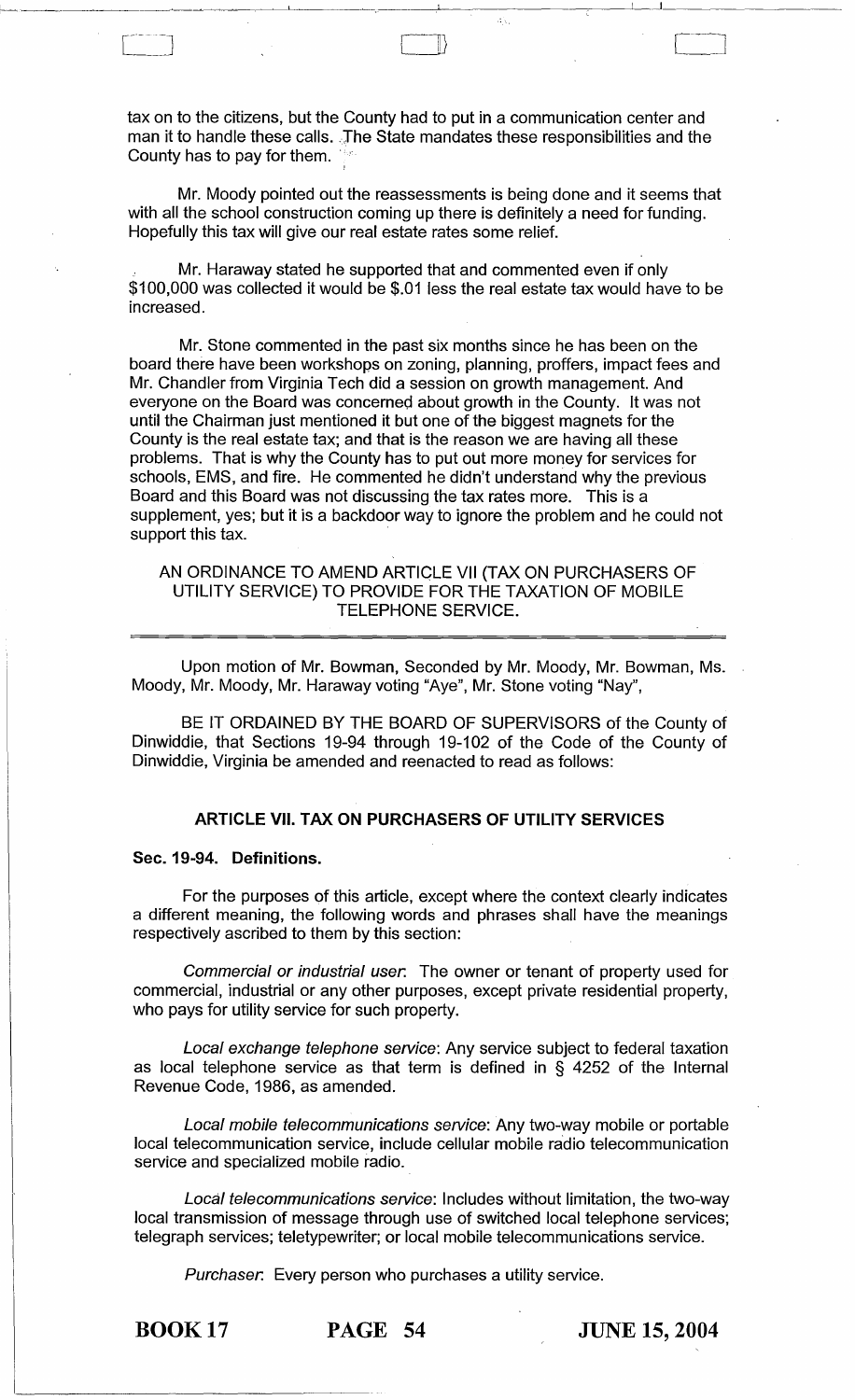Residential user. The owner or tenant of private residential property who pays for utility service in or for such property.

Seller. Every person who sells or furnishes a utility service.

Utility services: Local exchange telephone service, local telecommunications service, electrical service and gas service furnished within the county.

Sec. 1995. Imposed; amount; exclusions.

(a) Except as provided in subsections (1) and (2), there is hereby imposed and levied by the county upon every purchaser of a utility service, a tax in the amount of twenty (20) percent of the charge, exclusive of any federal tax thereon, made by the seller against the purchaser with respect to each utility service.

(1) Effective with the first bill for electric energy service rendered for meter readings on or after January 1, 2001, the rate of tax on the electric energy delivered to the ultimate consumer shall be as follows:

Residential customers-Such tax shall be twenty (20) percent times the minimum monthly service charge imposed by the service provider plus the rate of \$0.016225 on each kWh delivered monthly to residential consumers by the service provider not to exceed three dollars (\$3.00) per month.

Commercial/ industrial customers-Such tax shall be twenty (20) percent times the minimum monthly service charge imposed by the service provider plus the rate of \$0.016600 on each kWh delivered monthly up to one hundred (100) kWh plus the rate of \$0.014863 on each kWh delivered monthly in excess of one hundred (100) kWh, not to exceed thirty dollars (\$30.00) per month.

(2) Effective with the first bill for natural gas service rendered for meter readings on or after January 1, 2001, the rate of tax on the natural gas delivered to the ultimate consumer shall be as follows:

Residential customers-Such tax shall be twenty (20) percent times the minimum monthly service charge imposed by the service provider plus the rate of \$0. 1867 on each CCF delivered monthly to residential consumers, not to exceed three dollars (\$3.00) per month.

Commercial/industrial customers-Such tax shall be twenty (20) percent times the minimum monthly service charge imposed by the service provider plus the rate of \$0.15566 on each CCF delivered monthly to commercial/industrial consumers, not to exceed thirty dollars (\$30.00) per month.

(b) In case any monthly bill submitted by any seller for residential utility service shall exceed fifteen dollars (\$15.00) for a residential user, there shall be no tax computed on so much of such bill as shall exceed fifteen dollars (\$15.00). There shall be no tax computed on bills submitted for electric service for heating water and space heating where a separate meter is used solely for water heating and space heating service or on bills submitted for unmetered electric service.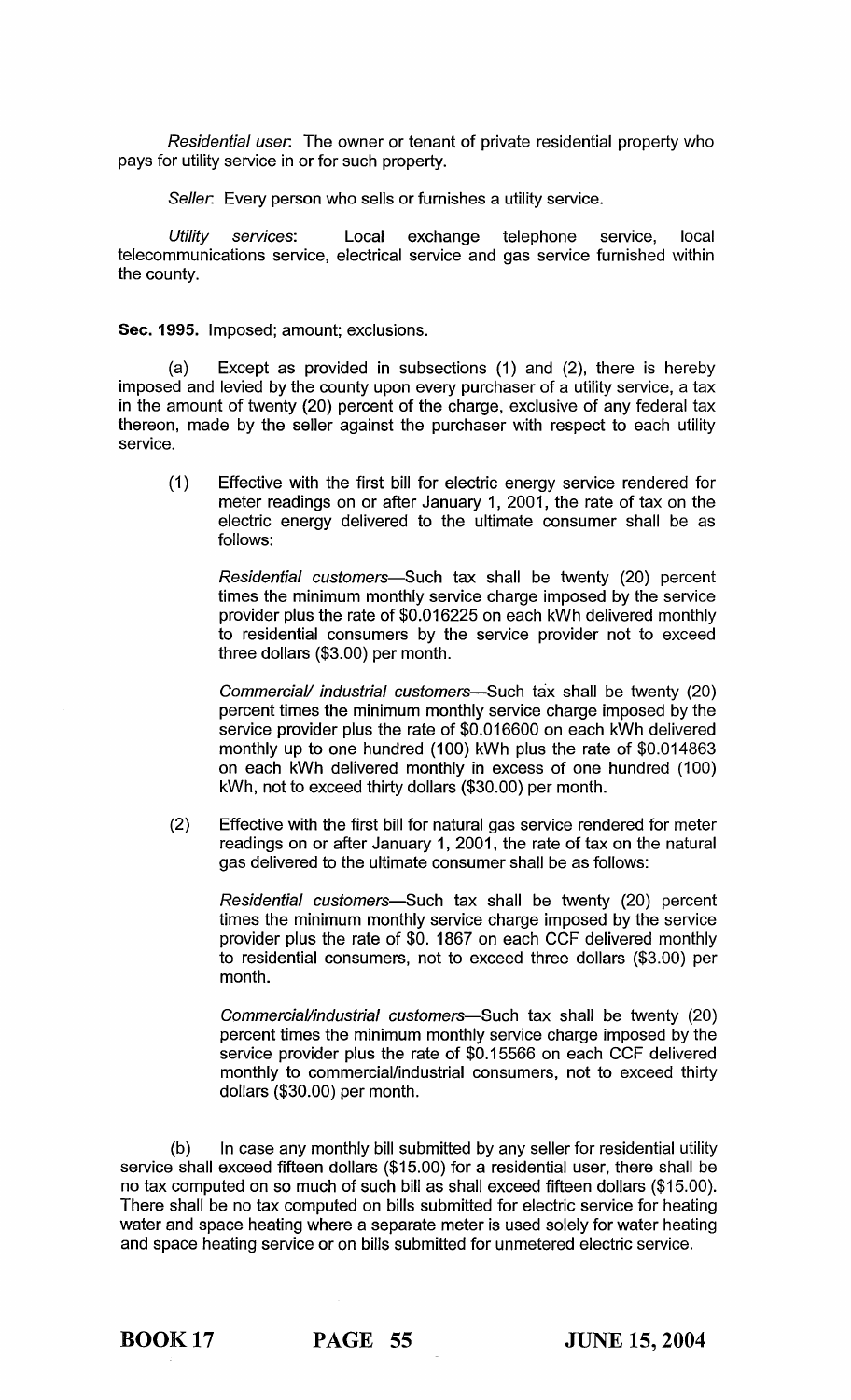(c) In the case of any apartment house or other multiple-family dwelling using gas service through one or more master meters, the sum of fifteen dollars (\$15.00) shall be multiplied by the number of dwelling units served and, for electric service, the sum of fifteen dollars (\$15.00) shall be multiplied by the number of dwelling units served.

C]

(d) In case any monthly bill submitted by any seller for commercial or industrial utility service shall exceed one hundred fifty dollars (\$150.00); there shall be no tax computed on so much of such bill as shall exceed one hundred fifty dollars (\$150.00).

(e) There shall be no tax computed on bills submitted on sales of utility service for resale.

(f) For the purposes of this section, bills shall be considered monthly bills, if submitted twelve (12) times per year for periods of approximately one month each.

(g) Notwithstanding the foregoing subsections, the tax imposed on local mobile telecommunications services shall equal ten percent (10%) of the monthly gross charge and shall not be applicable to any amount in excess of \$30 per month for each mobile telecommunications service number billed to a mobile service consumer.

## Sec. 19-96. Computation when service charges collected on other than monthly basis.

In all cases where the seller collects the price for utility services other than on a monthly basis, the tax imposed and levied by this article may be computed on the aggregate amount of purchases during the period billed for; provided, that the amount of tax to be collected shall be the nearest whole cent to the amount computed and such tax shall not exceed the sum of three dollars (\$3.00) for residential users of electricity, gas or telephone service, or thirty dollars (\$30.00) for commercial or industrial users, multiplied by the number of months, or portion thereof, covered by the bill.

#### Sec. 19-97. Applicability to telephone service.

The tax imposed and levied by this article with respect to local exchange telephone service shall apply to all charges made for local exchange telephone service, except local messages, which are paid for by inserting coins in coinoperated telephones.

#### Sec. 19-98. Exemptions.

(a) The tax im'posed and levied by this article shall not apply to the purchase of bottled gas.

(b) The United States of America, the state and the political subdivisions, boards, commissions and authorities thereof are hereby exempted from the payment of the tax imposed and levied by this article with respect to the purchase of utility services used by such governmental agencies.

#### Sec. 19.99. Duty of purchaser to pay.

The tax imposed by this article shall be paid by the purchaser unto the seller, for the use of the county, at the time the purchase price or charge for the utility service becomes due and payable under the agreement between the purchaser and the seller.

Sec. 19.100. Duty of seller to collect, report and remit.

BOOK 17 PAGE 55 JUNE 15, 2004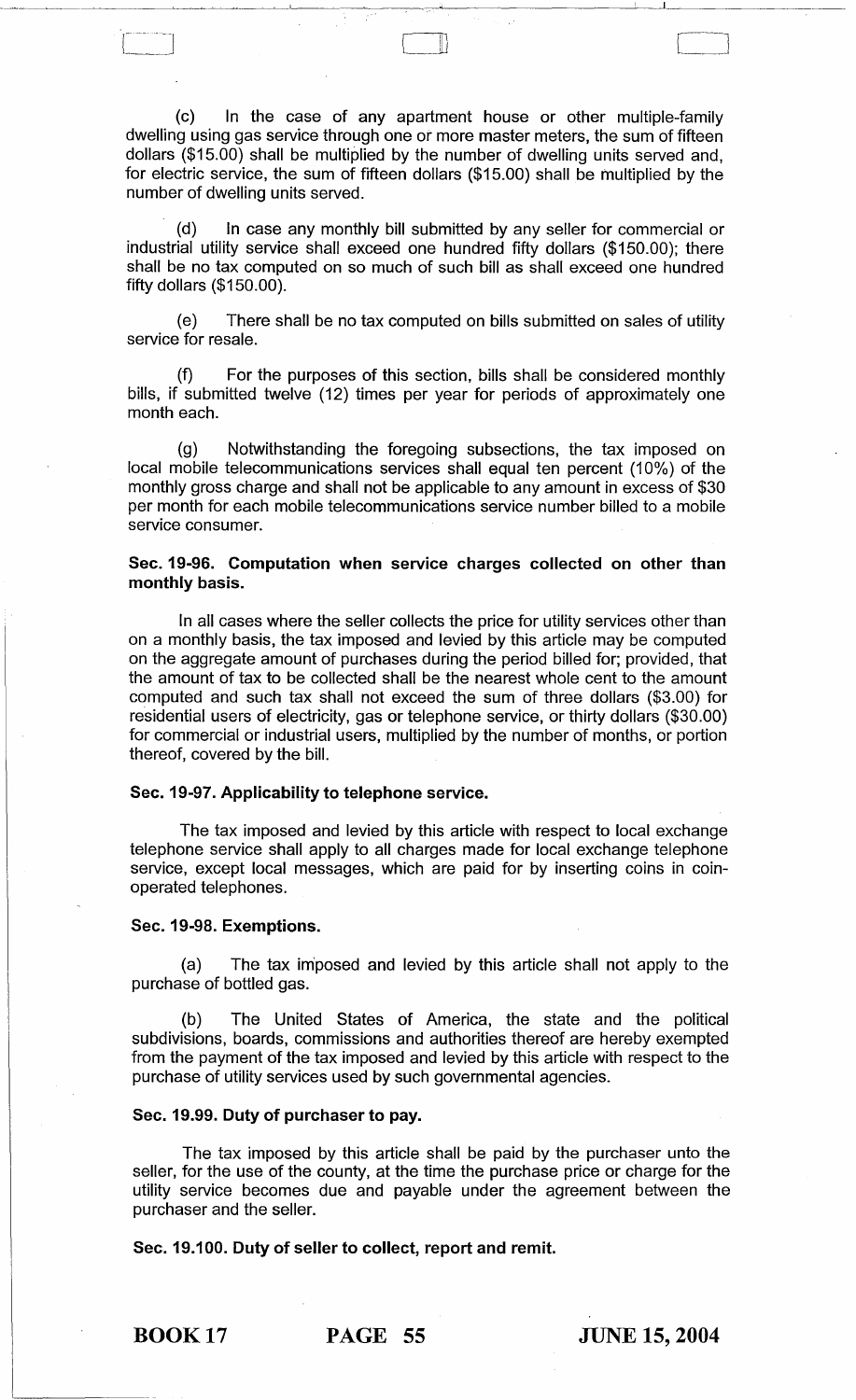(a) It shall be the duty of every seller, in acting as the tax collecting medium or agency for the county, to collect from the purchaser, for the use of the county, the tax imposed and levied by this article at the time of collecting the purchase price charged for the utility service. Taxes so collected during each calendar month shall be reported by each seller to the county treasurer and each seller shall remit the amount of tax shown by such report to have been collected to the county treasurer on or before the last day of the first calendar month thereafter, together with the name and address of any purchaser who has refused to pay his tax. The required reports shall be in the form prescribed by the county treasurer.

(b) The county treasurer may extend, for good cause shown, the time of filing any report required by the provisions of this section; provided, however, that no such extension shall exceed a period of ninety (90) days.

## Sec. 19-101. Seller's records.

Each seller shall keep complete records- showing all purchases of utility services in the county, which records shall show the price charged against each purchaser with respect to each purchase, the date thereof, the date of payment thereof and the amount of tax imposed under this article. Such records shall he kept open for inspection by the duly authorized agents of the county at reasonable times, and the duly authorized agents of the county shall have the right, power and authority to make transcripts thereof.

## Sec. 19-102. Failure of purchaser to pay; violations of article by seller.

Any purchaser failing, refusing or neglecting to pay the tax imposed or levied by this article and any seller violating the provisions of this article, and any officer, agent or employee of any seller violating the provisions of this article shall be guilty of a Class 4 misdemeanor. Each failure, refusal, neglect or violation, and each days continuance thereof, shall constitute a separate offense.

## Secs. 19-103-19-110. Reserved.

This ordinance shall become effective upon the date of adoption by the Board of Supervisors.

## IN RE: \_\_\_\_\_\_\_\_\_\_\_\_\_\_ APPOINTMENT - PROGRAM SUPPORT SPECIALIST -PLANNING DEPARTMENT - ALVIN GURLEY

Upon motion of Mr. Moody, Seconded by Mr. Bowman, Mr. Bowman, Mr. Stone, Ms. Moody, Mr. Moody, Mr. Haraway voting "Aye",

BE IT RESOLVED by the Board of Supervisors of Dinwiddie County, Virginia that authorization is granted for the Planning Department to hire Mr. Alvin Gurley for the Program Support Specialist position, at Grade 8, Step 2, at an annual salary of \$22,471, effective June 1,2004.

## IN RE: AUTHORIZATION FOR COUNTY ADMINISTRATOR TO SIGN TOBACCO INDEMNIFICATION & COMMUNITY REVITALIZATION COMMISSION - PHASE III GRANT

The County Administrator stated the Tobacco Commission met in Danville, Virginia in May and approved awards of the FY04 Economic Development funds. The grant was awarded to the Dinwiddie County Industrial Park - Phase III in the amount of \$624,691.

Upon motion of Mr. Bowman, Seconded by Mr. Stone, Mr. Bowman, Ms. Moody, Mr. Stone, Mr. Moody, Mr. Haraway voting "Aye",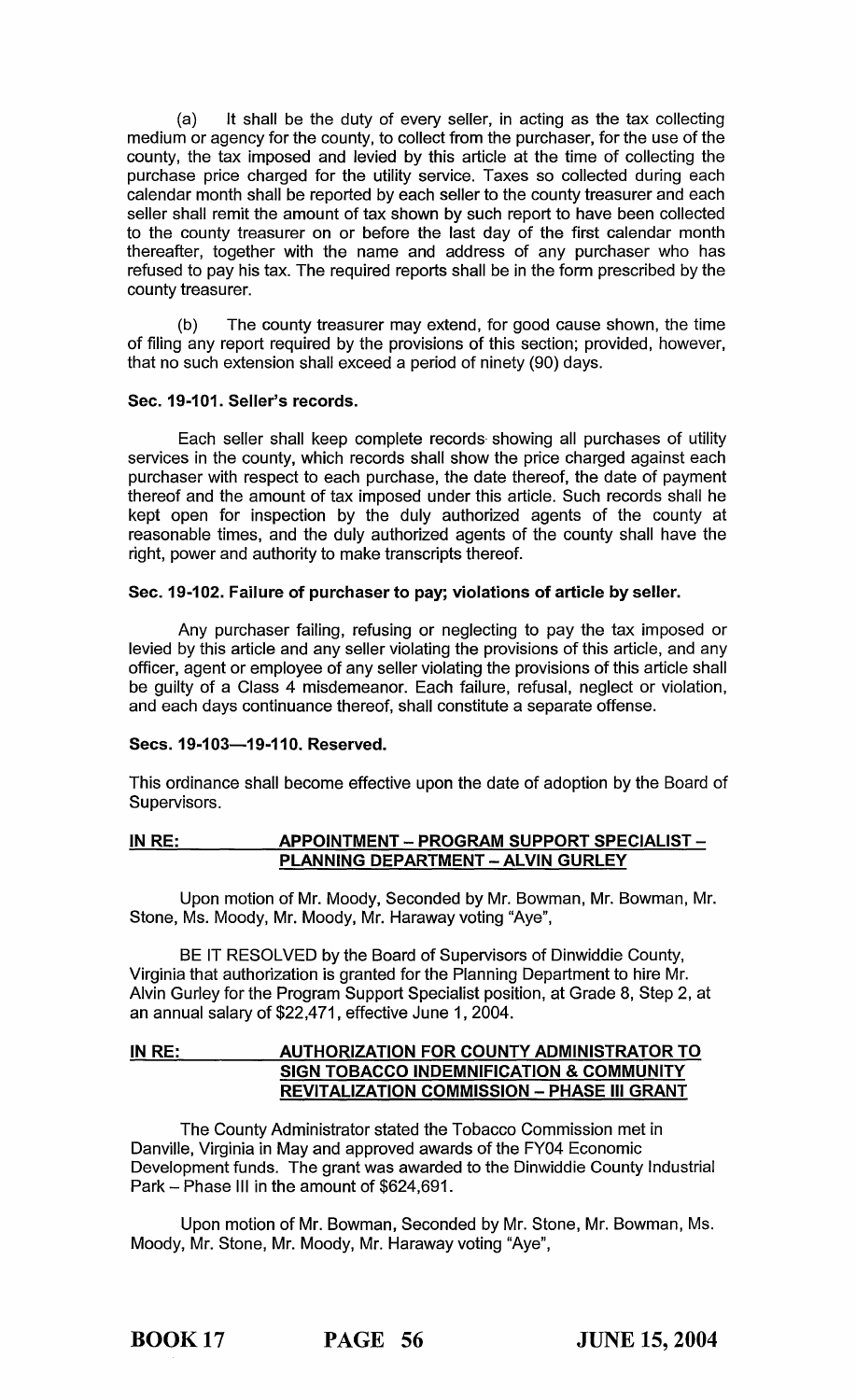BE IT RESOLVED by the Board of Supervisors of Dinwiddie County, Virginia that the County Administrator is authorized to sign the Letter of Agreement for the Dinwiddie County Industrial Park, Phase III economic development grant with the Tobacco Indemnification and Community Revitalization Commission.

 $\begin{tabular}{|c|c|} \hline \quad \quad & \quad \quad & \quad \quad \\ \hline \quad \quad & \quad \quad & \quad \quad \\ \hline \quad \quad & \quad \quad & \quad \quad \\ \hline \quad \quad & \quad \quad & \quad \quad \\ \hline \quad \quad & \quad \quad & \quad \quad \\ \hline \quad \quad & \quad \quad & \quad \quad \\ \hline \quad \quad & \quad \quad & \quad \quad \\ \hline \quad \quad & \quad \quad & \quad \quad \\ \hline \quad \quad & \quad \quad & \quad \quad \\ \hline \quad \quad & \quad \quad & \quad \quad \\ \hline \quad \quad & \quad \quad & \quad \quad \\ \hline \quad \quad & \quad$ 

## IN RE: RC & D APPOINTMENT- MR. DANIEL LEE

Upon motion of Mr. Stone, Seconded by Mr. Moody, Mr. Bowman, Ms. Moody, Mr. Stone, Mr. Moody, Mr. Haraway voting "Aye",

BE IT RESOLVED by the Board of Supervisors of Dinwiddie County, Virginia that Mr. Daniel Lee is hereby reappointed to serve on the RC& D Council, for a three-year term expiring June 30, 2007.

## IN RE: \_ \_ \_ \_ APPOINTMENT - DINWIDDIE COUNTY SOCIAL SERVICES BOARD

Upon motion of Mr. Moody, Seconded by Mr. Bowman, Mr. Bowman, Ms. Moody, Mr. Stone, Mr. Moody voting "Aye", Mr. Haraway "Abstaining",

BE IT RESOLVED by the Board of Supervisors of Dinwiddie County, Virginia that Mr. Donald L. Haraway and Mrs. Patsy Cansler are hereby reappointed to serve on the Dinwiddie County Social Services Board, for a fouryear term ending June 30, 2008.

## IN RE: **APPOINTMENT ROBERT BOWMAN, IV- CRATER** PLANNING DISTRICT COMMITTEE AND METROPOLITIAN PLANNING ORGANIZATION

Upon motion of Ms. Moody, Seconded by Mr. Stone, Ms. Moody, Mr. Stone, Mr. Moody, Mr. Haraway voting "Aye", Mr. Bowman "Abstaining",

BE IT RESOLVED by the Board of Supervisors of Dinwiddie County, Virginia that Mr. Robert Bowman, IV, is hereby appointed to the Crater Planning District Committee and Metropolitan Planning Organization, for a one-year term, expiring June 30, 2005.

IN RE: APPOINTMENT - APPOMATTOX REGIONAL LIBRARY BOARD

Upon motion of Mr. Bowman, Seconded by Ms. Moody, Mr. Bowman, Ms. Moody, Mr. Stone, Mr. Moody, Mr. Haraway voting "Aye",

BE IT RESOLVED by the Board of Supervisors of Dinwiddie County, Virginia that Mr. Claude R. Mayfield be reappointed to serve on the Appomattox Regional Library Board for a period ending June 30, 2008.

#### IN RE: RECESS

The Chairman called for a recess at 3:34 P.M. The meeting reconvened at 3:41 P.M.

## IN RE: NATIONAL PARK SERVICE - GENERAL MANAGEMENT PLAN

Mr. Bob Kirby, Superintendent, Petersburg National Park Service, stated "the National Park Service (NPS) has been working with Dinwiddie County, the Civil War Preservation Trust and others to find ways to preserve historic Civil War battlefields and to establish trail and greenway linkages to them. Many of the local battlefields remain relatively unprotected, despite their recognition as

BOOK 17 PAGE 56 JUNE 15, 2004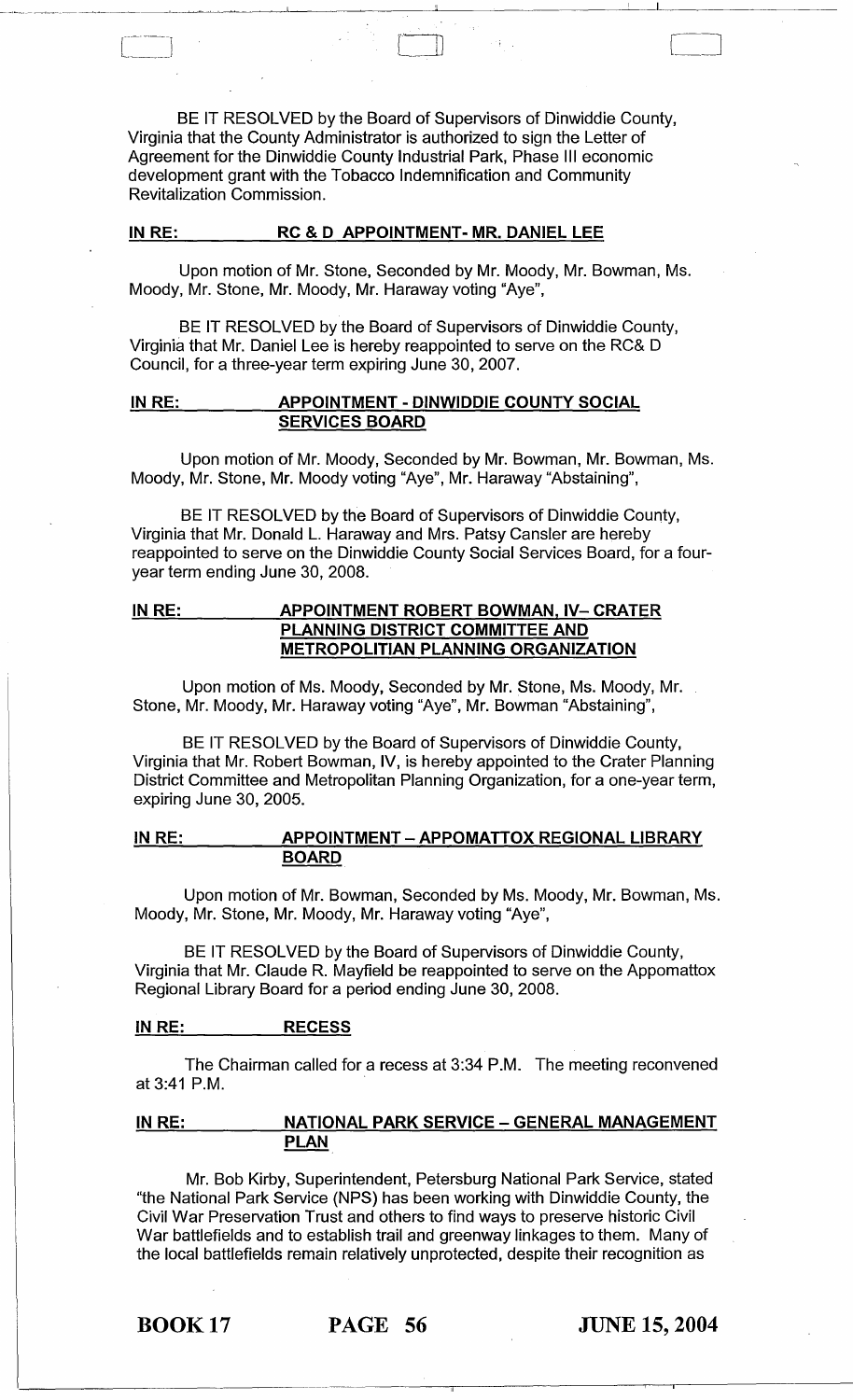nationally significant places in our nation's history. The NPS is interested in the preservation and interpretation of these battlefields for future generations.

 $\overline{\phantom{a}}$ 

Over the past three years, with the help of community members and leaders, Petersburg National Battlefield has been developing a General Management Plan (GMP). Thanks to important feedback gleaned from our GMP workshops and public comments, our Draft General Management Plan/Environmental Impact Statement is now ready for public review. This document presents alternatives that explore ways to protect and preserve these unique cultural resources, interpret them to the public, and provide for appropriate development. It will provide management direction for the park for the next 15 plus years."

Mr. Kirby presented a PowerPoint presentation of the Draft General Management Plan/Environmental Impact Statement. After the presentation, Mr. Kirby stated public participation was very important in the successful development of the General Management Plan. He stated public comments would be accepted until August 6, 2004. He also stated he would stay after the meeting to answer any questions the citizens may have.

## IN RE: COUNTY ADMINISTRATOR COMMENTS

1. The County Administrator commented at the joint meeting for the Routes 1 and 460 Enhancement Corridor Project with the Planning Commission the possibility of having the public hearing on June  $21<sup>st</sup>$  was discussed. However, Mr. Scheid thinks that it might be rushing too much to have it then. He would also like to meet with the Planning Commissioners before the public hearing is held. She stated the Board members would receive a draft document with all the suggested changes from the consultant and the public hearing will be rescheduled if that would be agreeable with the Board. The Board agreed.

## IN RE: RESOLUTION TO EXERCISE OPTION TO PURCHASE 81 ACRES OF LAND FOR ECONOMIC DEVELOPMENT

Upon motion of Mr. Moody, Seconded by Mr. Bowman, Mr. Bowman, Ms. Moody, Mr. Stone, Mr. Moody, Mr. Haraway, voting "Aye", the following resolution was adopted.

## RESOLUTION

WHEREAS, the Board of Supervisors of the County of Dinwiddie, Virginia (the "Board") believes it to be in the best interest of Dinwiddie County ("the County") to purchase a tract of land in the Rohoic district of the County for economic development purposes, such tract having tax map number 21-151 and consisting of approximately eighty-one (81) acres located at 5516 Cherokee Drive (the "Property"); and

WHEREAS, the Board has previously authorized and entered into an option agreement dated April 9, 2004 for the purchase of the Property (the "Option Agreement") at the price of \$900,000 (the "Purchase Price");

NOW, THEREFORE, BE IT RESOLVED that the purchase of the Property by the County is hereby deemed to be in the best interests of the County and is approved by the Board in accordance with the terms and provisions of the Option Agreement, and the execution of and performance of the obligations contained in the Option Agreement are hereby ratified and approved; and

FURTHER RESOLVED, that the Chairman of the Board, the County Administrator and the Assistant County Administrator are each authorized and directed to exercise the option for the purchase of the Property that is the subject of the Option Agreement and to take all such actions as they deem necessary or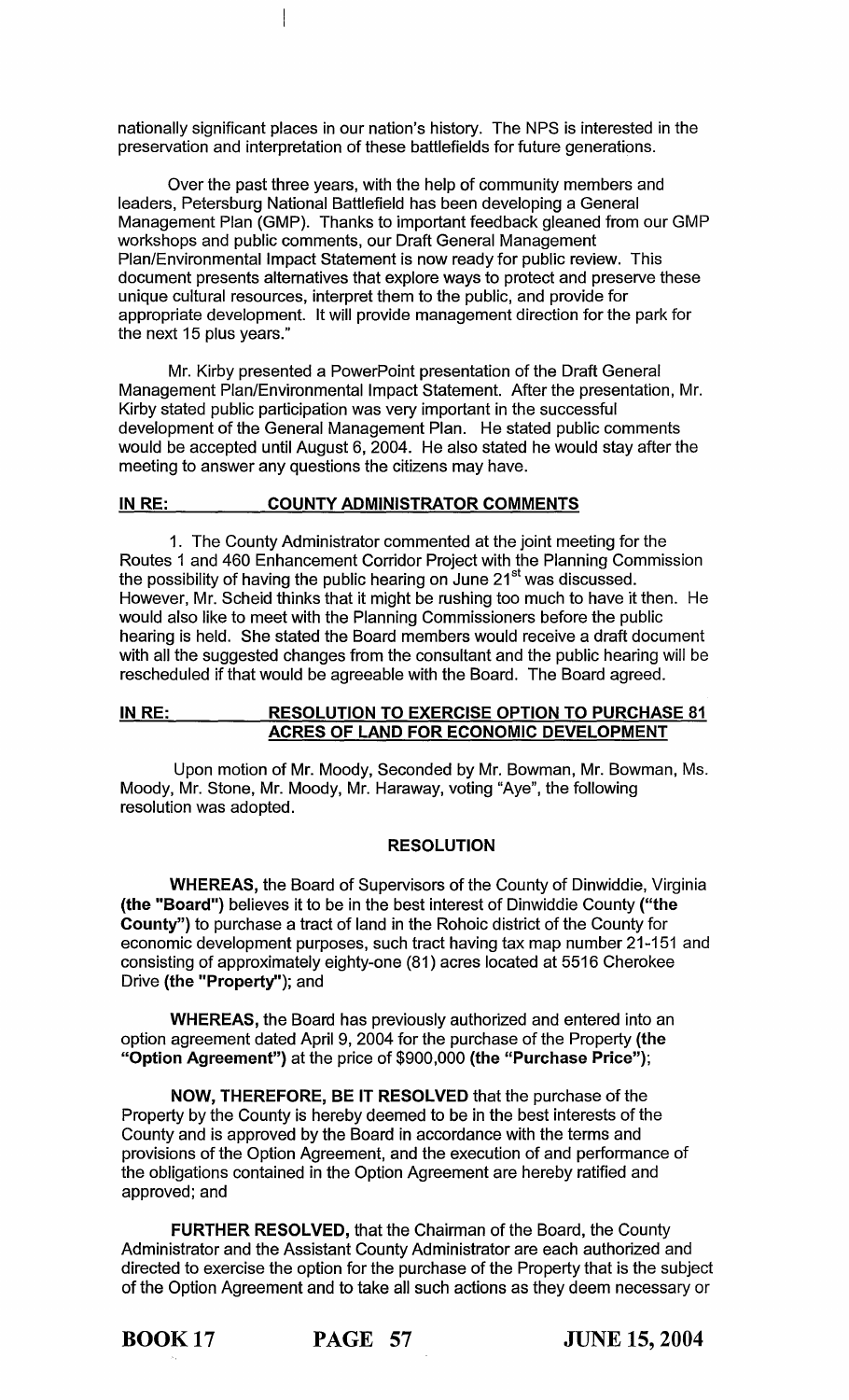expedient to fulfill the Board's obligations under the Option Agreement and to carry out the purposes and intents of this resolution, including without limitation, the purchase of the Property and the execution of all such documents as may be deemed necessary in their sole discretion to effectuate such purchase (the approval of which shall be conclusively evidenced by their execution thereof).

 $\begin{pmatrix} 1 & 1 \\ 1 & 1 \end{pmatrix}$ 

Adopted this 15th day of June 2004.

#### **IN RE: BOARD MEMBER COMMENTS**

Mr. Stone commented on July  $2 - 7$ , 2004 the Dixie Youth Minor League tournaments would be held in McKenney. He said he, Mr. Moody, and Mr. Haraway received an email from Bruce Lazwell'regarding a stake that was damaged on his property line. He reported he already met with him and assured him the stake would be corrected. Mr. Stone stated he should have requested that the claims be withdrawn from the consent agenda because that was the only thing he had an issue with and he wanted the records to reflect he did not have a problem with anything other than that.

Mr. Bowman stated he wanted to recognize staff for working with the local officials regarding the serious water problem in the two subdivisions in the County. He commented there was a very quick solution to a very serious problem.

Ms. Moody commented she was concerned that there is no longer an alternative school in the County. Mr. Haraway suggested that she take that up with the School Board.

Mr. Moody stated the Dinwiddie Babe Ruth (14 year old) League would be having their tournaments on July  $2 - 6$ , 2004 at the Dinwiddie County High School. He stated he would be holding a Community Meeting on Thursday, June 24<sup>th</sup> at Midway Elementary School from 7:00 - 9:00 P.M. Staff members will be present to help answer questions from the residents.

Mr. Haraway commented he thought it was a good idea to have Mrs. Wendy Morgan present the consumer utility tax information to the Board. He said she did a good job and he would like to have other staff members do the same because it gives the Board an opportunity to see what they do. He stated starting July 1<sup>st</sup> a new fiscal year would be starting and the budget for the legal fees had been decreased by \$50,000. He commented the report showed the legal fees would go over \$200,000 last year. He·stated in order to meet the legal fees budget, staff needed to be careful starting July 1, and not wait to the end of the year. He asked if the rule was still in place that the County Administrator or Assistant County Administrator had to approve all calls to the attorney. He requested that they remind the department heads at the next staff meeting.

The County Administrator stated the Chairman might want to see if there were any citizens that had any more questions after the meeting with the officials regarding the water situation. There were none.

#### **IN RE: CLOSED SESSION**

Mr. Bowman stated I move to close this meeting in order to discuss matters exempt under section:

§2.2-3711 (A)(1) - Personnel - Commonwealth Attorney

Mr. Moody seconded the motion. Mr. Bowman, Ms. Moody, Mr. Stone, Mr. Moody, Mr. Haraway, voting "Aye", the Board moved into the Closed Meeting at 4:16 P.M.

BOOK 17 **PAGE 57 JUNE 15, 2004**